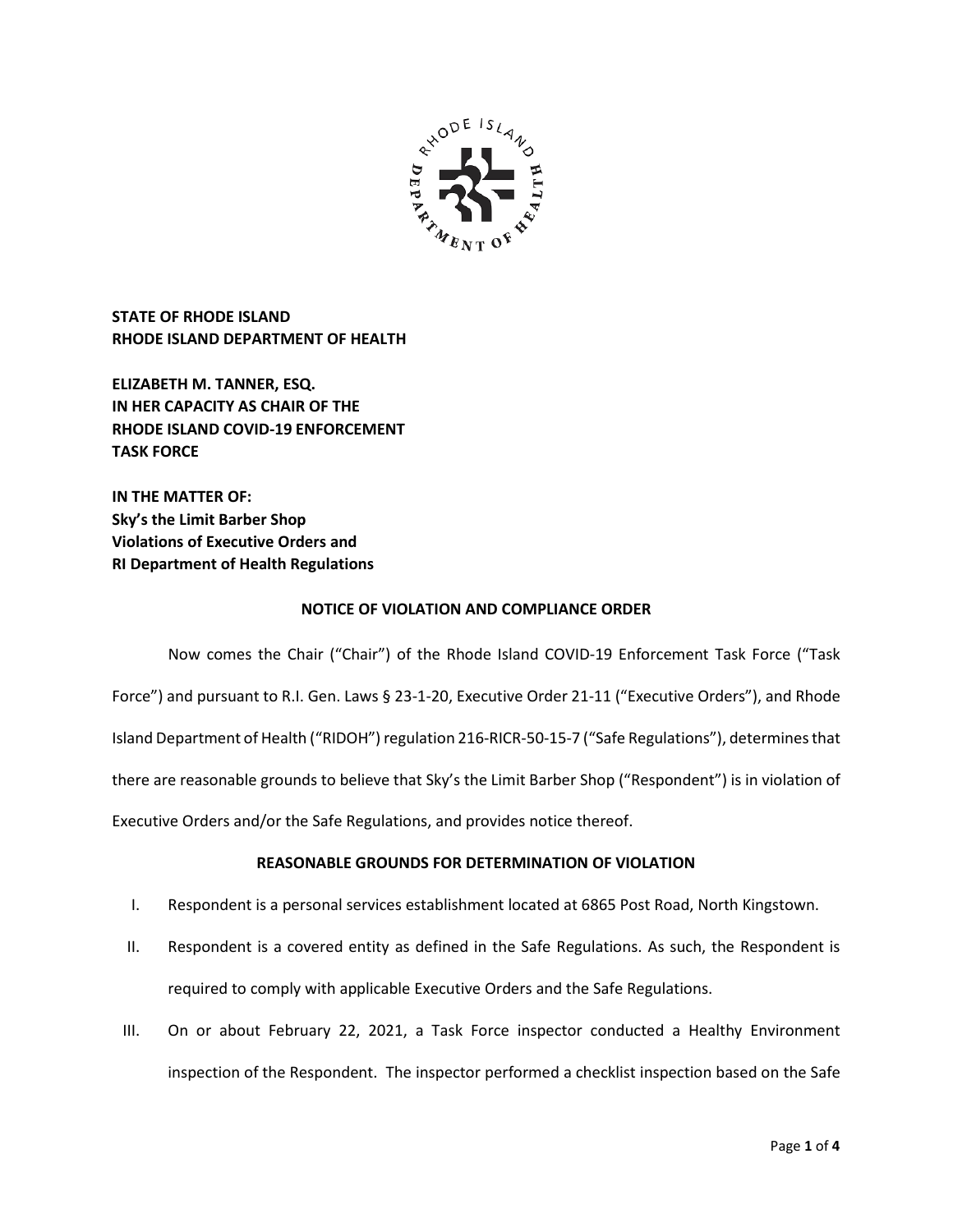Regulations and determined that Respondent scored an 8/12 for overall requirements. Of significance though was the fact that the inspector observed a barber, who was not properly wearing a cloth face covering, performing services on a customer, who was not wearing a cloth face covering.

IV. Therefore, as a result of the Respondent's failure to comply with applicable Executive Orders and the Safe Regulations, and in the absence of any other information to rebut the allegations above, RIDOH has drawn the conclusion that the above allegations are true, and the Respondent is not in compliance with applicable Executive Orders and/or the Safe Regulations.

#### **ALLEGED VIOLATIONS**

The following alleged violations stem from the February 22, 2021 reinspection.

- I. Respondent is in violation of Section 7.4.1(A)(3) of the Safe Regulations, which requires all individuals in an establishment to wear cloth face coverings unless an exception applies and requires establishments to deny entry to any employee, who is not otherwise exempt from the requirement, who refuses to wear a cloth face covering when required. The inspector observed two (2) employees in the shop. The first, who was actively servicing an unmasked customer, was improperly wearing his cloth face covering below his nose. The second employee was not wearing a cloth face covering at all. Neither employee claimed an exception.
- II. Respondent is in violation of Section 7.4.6.(A)(3) of the Safe Regulations, which requires personal service professionals to wear a face covering with protection equivalent to an N-95 respirator and eye protection when performing services that require the individual receiving the service to remove his or her mask. As stated above, the inspector observed that a barber was servicing an unmasked customer without wearing a face covering with protection equivalent to an N-95 style respirator and eye protection.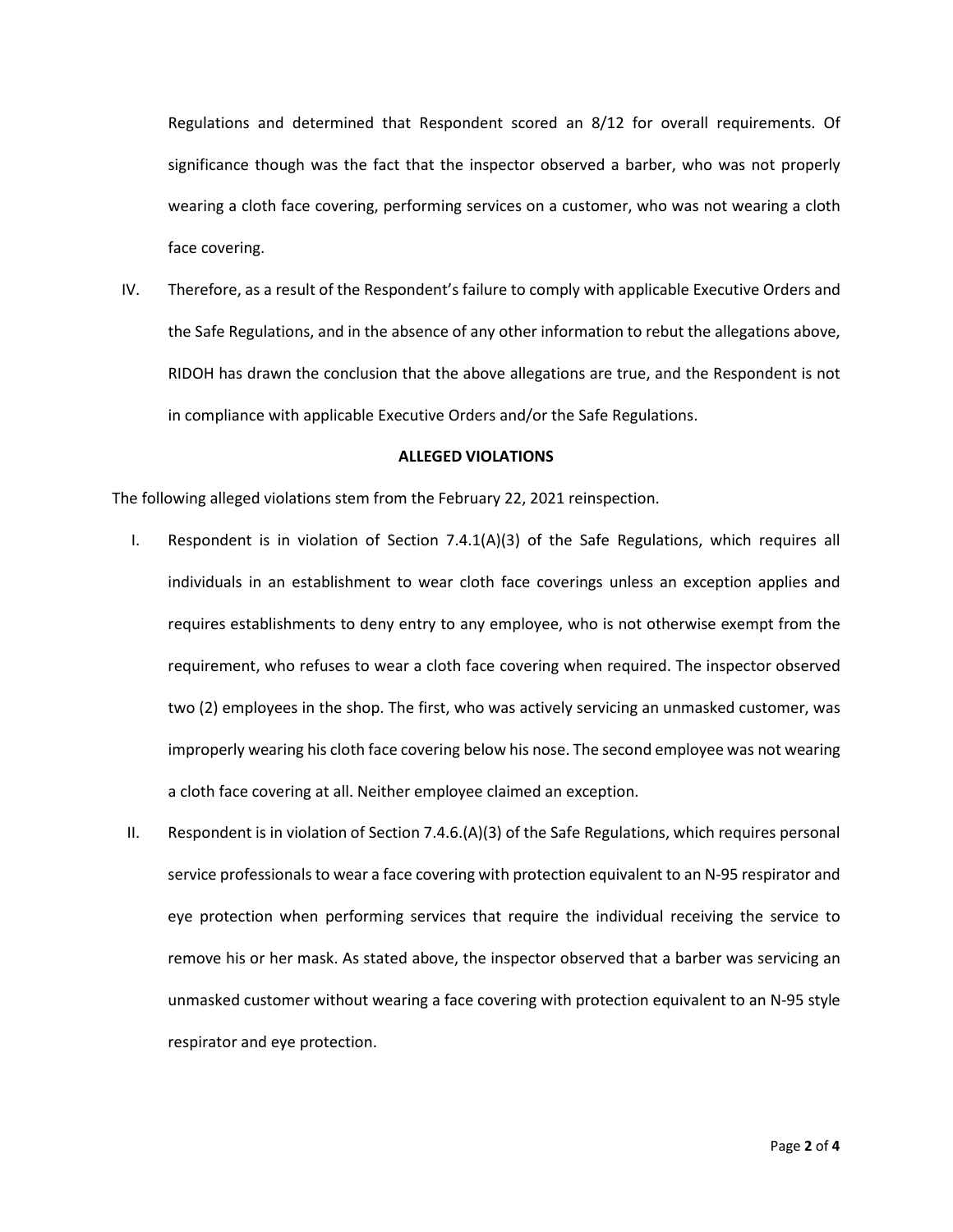- III. Respondent is in violation of Section  $7.4.1(A)(1)$  of the Safe Regulations, which requires each covered entity to develop, maintain, and ensure compliance with a written plan for the safe operation of the establishment. Upon request, Respondent could not produce a written plan.
- IV. Respondent is in violation of Sections 7.4.1(A)(6) & (7) of the Safe Regulations, which require each covered entity to ensure the performance of environmental cleaning of its establishments once per day and to maintain records documenting such environmental cleaning. Upon request, the Respondent could not produce the required records.

#### **ORDER**

It is hereby ORDERED, that on or before the tenth  $(10<sup>th</sup>)$  day from service of this Notice of Violation and Compliance Order, Respondent shall remedy the above cited violations and come into full compliance with applicable Executive Orders and Regulations, by fulfilling the conditions as set forth below:

- I. Respondent shall require all employees in its establishment to wear cloth face coverings unless an exception applies. In accordance with Section 7.4.1(3)(a) of the Safe Regulations, Respondent shall deny access to its establishment to any employee who refuses to wear a cloth face covering when required by the Safe Regulations unless an exception applies.
- II. Respondent shall ensure that personal service professionals wear face coverings with protection equivalent to an N-95 respirator and eye protection when performing services that require the individual receiving the service to remove his or her mask.
- III. Respondent shall instruct all individuals/customers in its establishment to wear cloth face coverings unless an exception applies.
- IV. Respondent shall develop, maintain, and ensure compliance with a written plan for the safe operation of the establishment.
- V. Respondent shall ensure the performance of environmental cleaning of its establishment once per day and maintain records documenting such environmental cleaning.